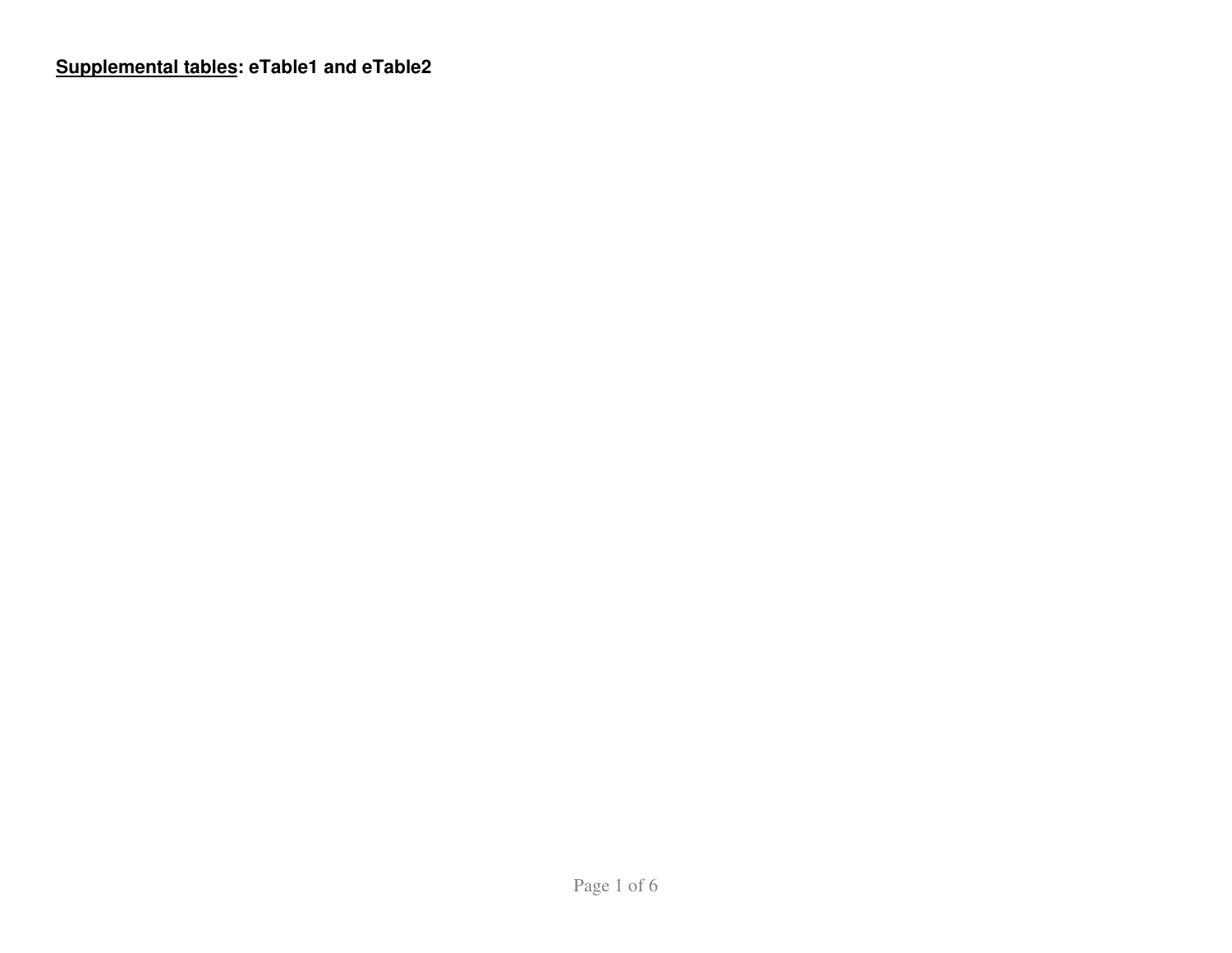## **eTable 1. Definitions and Examples of Data Elements Utilized in Analysis of Emergency Department Visits and Emergent Hospitalizations for Insulin-related Hypoglycemia and Errors**

| <b>Data Elements</b>                             | <b>Definitions/Examples</b>                                                                                                           | <b>Comments</b>                                                                                                                                                                                              |  |  |  |
|--------------------------------------------------|---------------------------------------------------------------------------------------------------------------------------------------|--------------------------------------------------------------------------------------------------------------------------------------------------------------------------------------------------------------|--|--|--|
| <b>Location of Event</b>                         |                                                                                                                                       |                                                                                                                                                                                                              |  |  |  |
| Home                                             | e.g., patient's home, including adult or youth group home                                                                             |                                                                                                                                                                                                              |  |  |  |
| Institutional setting                            | e.g., long-term care, mental health facility, assisted living facilities                                                              |                                                                                                                                                                                                              |  |  |  |
| While driving (including found in car)           | e.g., hypoglycemia episode leading to MVA, or hypoglycemic patient<br>"found in car"                                                  |                                                                                                                                                                                                              |  |  |  |
| Work, school, or place of<br>recreation/sports   | e.g., swimming pool, gym, senior center                                                                                               |                                                                                                                                                                                                              |  |  |  |
| Outpatient setting                               | e.g., physician office, dialysis center, outpatient surgery center                                                                    |                                                                                                                                                                                                              |  |  |  |
| Other public property                            | e.g., sidewalk, at shopping mall                                                                                                      |                                                                                                                                                                                                              |  |  |  |
| <b>Clinical Presentation of Event</b>            |                                                                                                                                       |                                                                                                                                                                                                              |  |  |  |
| Hypoglycemia                                     | Diagnosis or treatment for hypoglycemia                                                                                               |                                                                                                                                                                                                              |  |  |  |
| With shock, loss of consciousness,<br>or seizure | e.g., "Unresponsive to stimuli", "Hypoglycemic seizure", "Loss of<br>consciousness", "Shock hypoglycemic", "Hypoglycemic coma"        |                                                                                                                                                                                                              |  |  |  |
| With fall or injury                              | e.g., "Fall", "Road traffic accident", "Head injury", "Laceration",<br>"Contusion", "Fracture"                                        | • Clinical presentations were coded using<br>MedDRA terminology and were categorized in                                                                                                                      |  |  |  |
| With altered mental status                       | e.g., "Mental status changes", "Confusional state", "Depressed level<br>of consciousness", "Lethargy", "Aggression", "Disorientation" | hierarchical and mutually exclusive fashion; e.g.,<br>a case where a patient fell and had a<br>hypoglycemic seizure is categorized under<br>"Hypoglycemia with shock, loss of consciousness,<br>or seizure". |  |  |  |
| With other neurologic sequelae                   | e.g., "Hyperhidrosis", "Tremor", "Speech disorder", "Fatigue",<br>"Headache"                                                          |                                                                                                                                                                                                              |  |  |  |
| With presyncope/syncope                          | e.g., "Dizziness", "Syncope", "Presyncope"                                                                                            |                                                                                                                                                                                                              |  |  |  |
| With other sequelae                              | e.g., "Muscular weakness", "Vomiting", "Nausea", "Malaise",<br>"Dyspnea"                                                              |                                                                                                                                                                                                              |  |  |  |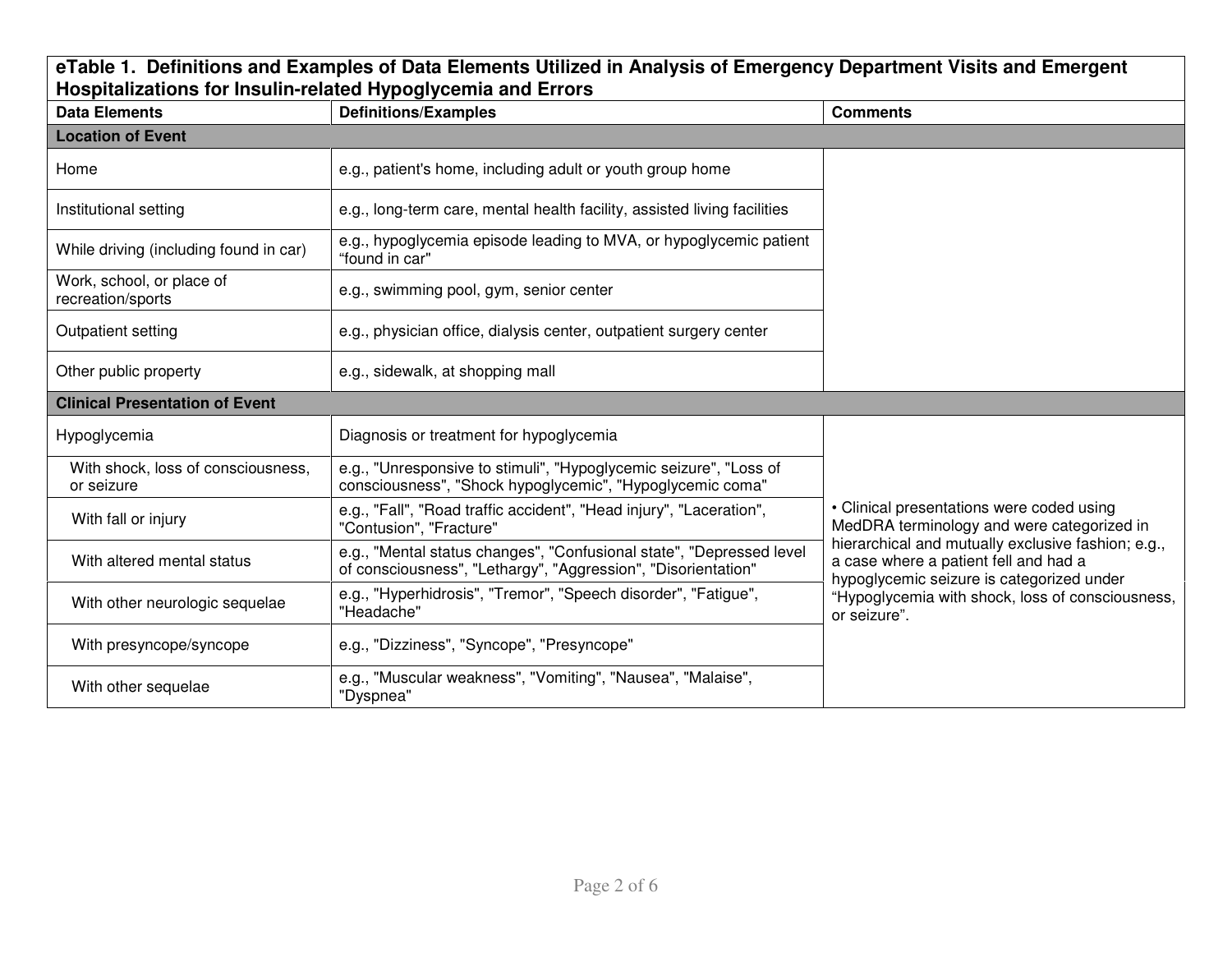## eTable 1. Definitions and Examples of Data Elements Utilized in Analysis of Emergency Department Visits and Emergent<br>Hospitalizations for Insulin-related Hypoglycemia and Errors (continued)<br>Documented Diabetes Therapy

| Documented Diabetes Therapy  |                                                                                                                                                                                                                                                                                                                                                     |                                                                                                                                                                                                                                                                |  |  |
|------------------------------|-----------------------------------------------------------------------------------------------------------------------------------------------------------------------------------------------------------------------------------------------------------------------------------------------------------------------------------------------------|----------------------------------------------------------------------------------------------------------------------------------------------------------------------------------------------------------------------------------------------------------------|--|--|
| <b>Insulin Product Type</b>  |                                                                                                                                                                                                                                                                                                                                                     |                                                                                                                                                                                                                                                                |  |  |
| Short-acting                 | Regular                                                                                                                                                                                                                                                                                                                                             |                                                                                                                                                                                                                                                                |  |  |
| Rapid-acting                 | Aspart, Lispro, Glulisine                                                                                                                                                                                                                                                                                                                           | • All narrative and medication fields were<br>searched to identify recorded insulin products and                                                                                                                                                               |  |  |
| Intermediate-acting          | NPH, Lente                                                                                                                                                                                                                                                                                                                                          | all products were included under Insulin Product<br>Types (eTable 2).<br>• Insulin product types were assumed to be single<br>agent formulations (e.g., "NovoLog") unless<br>specified as mix preparations (e.g., "NovoLog<br>70/30").                         |  |  |
| Long-acting                  | Glargine, Detemir                                                                                                                                                                                                                                                                                                                                   |                                                                                                                                                                                                                                                                |  |  |
| Insulin Mix                  | e.g., "Mix", "70/30", "75/25"                                                                                                                                                                                                                                                                                                                       |                                                                                                                                                                                                                                                                |  |  |
| Insulin Inhaled              |                                                                                                                                                                                                                                                                                                                                                     | • Ambiguous insulin mentions (e.g., "Humulin",<br>"Novolin") were categorized as "Not<br>documented".                                                                                                                                                          |  |  |
| Not documented               | e.g., "Insulin" not otherwise specified                                                                                                                                                                                                                                                                                                             |                                                                                                                                                                                                                                                                |  |  |
| <b>Other Diabetes Agents</b> |                                                                                                                                                                                                                                                                                                                                                     |                                                                                                                                                                                                                                                                |  |  |
| Oral diabetes agents         | Alpha-glucosidase inhibitors (e.g., acarbose, miglitol), Biguanides<br>(metformin), Dipeptidyl peptidase-4 inhibitors/Gliptins (e.g.,<br>saxagliptin, sitagliptin), Meglitinides (e.g., nateglinide, repaglinide),<br>Sulfonylureas (e.g., glimepiride, glipizide, glyburide),<br>Thiazolidinediones/Glitazones (e.g., pioglitazone, rosiglitazone) | • All narrative and medication fields were<br>searched to identify recorded diabetes agents<br>other than insulin.<br>• Combination oral diabetes agents were<br>categorized separately as their individual<br>components (e.g., "Glucovance" is counted under |  |  |
| Injectable diabetes agents   | Amylin analogs (e.g., pramlintide), Glucagon-like peptide-1 agonists<br>(e.g., exenatide, liraglutide)                                                                                                                                                                                                                                              | both "Sulfonylureas" and "Biguanides").<br>• Cases where oral diabetes therapy (e.g.,<br>"diabetes pill") is mentioned, but the agent is not<br>specified were categorized as "Other/unspecified<br>oral agent".                                               |  |  |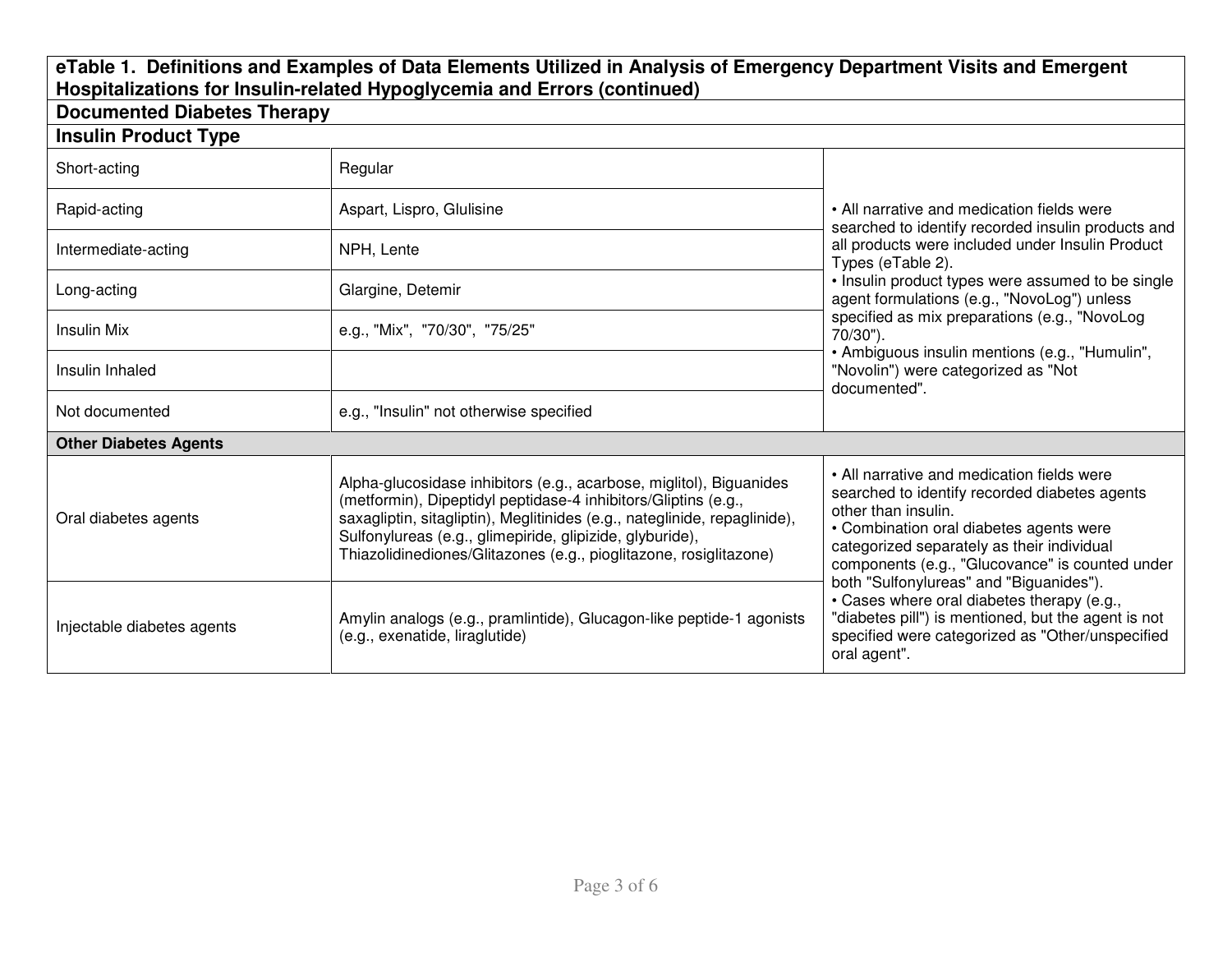|                              | eTable 1. Definitions and Examples of Data Elements Utilized in Analysis of Emergency Department Visits and Emergent<br>Hospitalizations for Insulin-related Hypoglycemia and Errors (continued) |                                                                                                                                                                                                                                                                                                                                                                                                                                                                                                                                                                                                                                                                                                                                                                                                                                                                                                                                                                                |  |  |
|------------------------------|--------------------------------------------------------------------------------------------------------------------------------------------------------------------------------------------------|--------------------------------------------------------------------------------------------------------------------------------------------------------------------------------------------------------------------------------------------------------------------------------------------------------------------------------------------------------------------------------------------------------------------------------------------------------------------------------------------------------------------------------------------------------------------------------------------------------------------------------------------------------------------------------------------------------------------------------------------------------------------------------------------------------------------------------------------------------------------------------------------------------------------------------------------------------------------------------|--|--|
| <b>Blood Glucose (mg/dL)</b> |                                                                                                                                                                                                  |                                                                                                                                                                                                                                                                                                                                                                                                                                                                                                                                                                                                                                                                                                                                                                                                                                                                                                                                                                                |  |  |
| <40                          | "Too low to read", "LLL", "L," "Lo", "Critically low", "Low" were<br>assigned a value of 39.5 mg/dL.                                                                                             | • All narrative fields were searched for the lowest,<br>pre-treatment BG level documented.<br>• BG level categories (<40, 40-50, 51-60, 61-70,<br>>70) were chosen to reflect generally-accepted<br>categories of hypoglycemia. <sup>22</sup><br>• Where it was unclear whether BG level(s) were                                                                                                                                                                                                                                                                                                                                                                                                                                                                                                                                                                                                                                                                               |  |  |
| 40-50                        |                                                                                                                                                                                                  | pre-treatment, the recorded lowest value was<br>coded if either no hypoglycemia treatment was<br>specified in the narrative, or the value recorded<br>was in the hypoglycemic range (i.e., ≤70 mg/dL).<br>. "Too low to read", "LLL", "L," "Lo", or "Critically<br>low" were assigned a value of 39.5 mg/dL.<br>• Reported ranges (e.g., "blood glucose in the<br>thirties") were converted into the lowest decile<br>plus 0.5 mg/dL (e.g., "BG in the thirties" was<br>coded as 30.5 mg/dL); where a "less than" range<br>was documented, the highest number minus 0.5<br>mg/dL was used (e.g., "less than 30" was coded<br>as 29.5 mg/dL).<br>. "Not documented" was coded if no BG level(s)<br>were documented in the narrative or if BG level(s)<br>were documented as being subsequent to<br>treatment for hypoglycemia, or if it was unclear<br>whether the BG level(s) were pre- or post-<br>hypoglycemia treatment status and the recorded<br>level(s) were >70 mg/dL. |  |  |
| $51 - 60$                    |                                                                                                                                                                                                  |                                                                                                                                                                                                                                                                                                                                                                                                                                                                                                                                                                                                                                                                                                                                                                                                                                                                                                                                                                                |  |  |
| 61-70                        |                                                                                                                                                                                                  |                                                                                                                                                                                                                                                                                                                                                                                                                                                                                                                                                                                                                                                                                                                                                                                                                                                                                                                                                                                |  |  |
| $>70$                        |                                                                                                                                                                                                  |                                                                                                                                                                                                                                                                                                                                                                                                                                                                                                                                                                                                                                                                                                                                                                                                                                                                                                                                                                                |  |  |
| <b>EMS or ED Treatments</b>  |                                                                                                                                                                                                  |                                                                                                                                                                                                                                                                                                                                                                                                                                                                                                                                                                                                                                                                                                                                                                                                                                                                                                                                                                                |  |  |
| Intravenous dextrose         | Dextrose 50%                                                                                                                                                                                     | • All narrative fields were searched for EMS or ED                                                                                                                                                                                                                                                                                                                                                                                                                                                                                                                                                                                                                                                                                                                                                                                                                                                                                                                             |  |  |
| Glucagon                     |                                                                                                                                                                                                  | treatments specific to management of the<br>hypoglycemic episode.                                                                                                                                                                                                                                                                                                                                                                                                                                                                                                                                                                                                                                                                                                                                                                                                                                                                                                              |  |  |
| Meal/juice or oral glucose   | e.g., "Meal", "Food Tray", "Glucose"                                                                                                                                                             | • Treatments administered by patients, family<br>members, or caregivers were excluded.<br>• Treatments were categorized in hierarchical and                                                                                                                                                                                                                                                                                                                                                                                                                                                                                                                                                                                                                                                                                                                                                                                                                                    |  |  |
| Observation/IV fluids only   | Normal saline, Dextrose 5% or 10% in water                                                                                                                                                       | mutually exclusive fashion; e.g., a case where<br>both glucagon and intravenous fluids were                                                                                                                                                                                                                                                                                                                                                                                                                                                                                                                                                                                                                                                                                                                                                                                                                                                                                    |  |  |
| Other treatment              | Octreotide, potassium chloride, sodium bicarbonate                                                                                                                                               | administered was categorized under "Glucagon".                                                                                                                                                                                                                                                                                                                                                                                                                                                                                                                                                                                                                                                                                                                                                                                                                                                                                                                                 |  |  |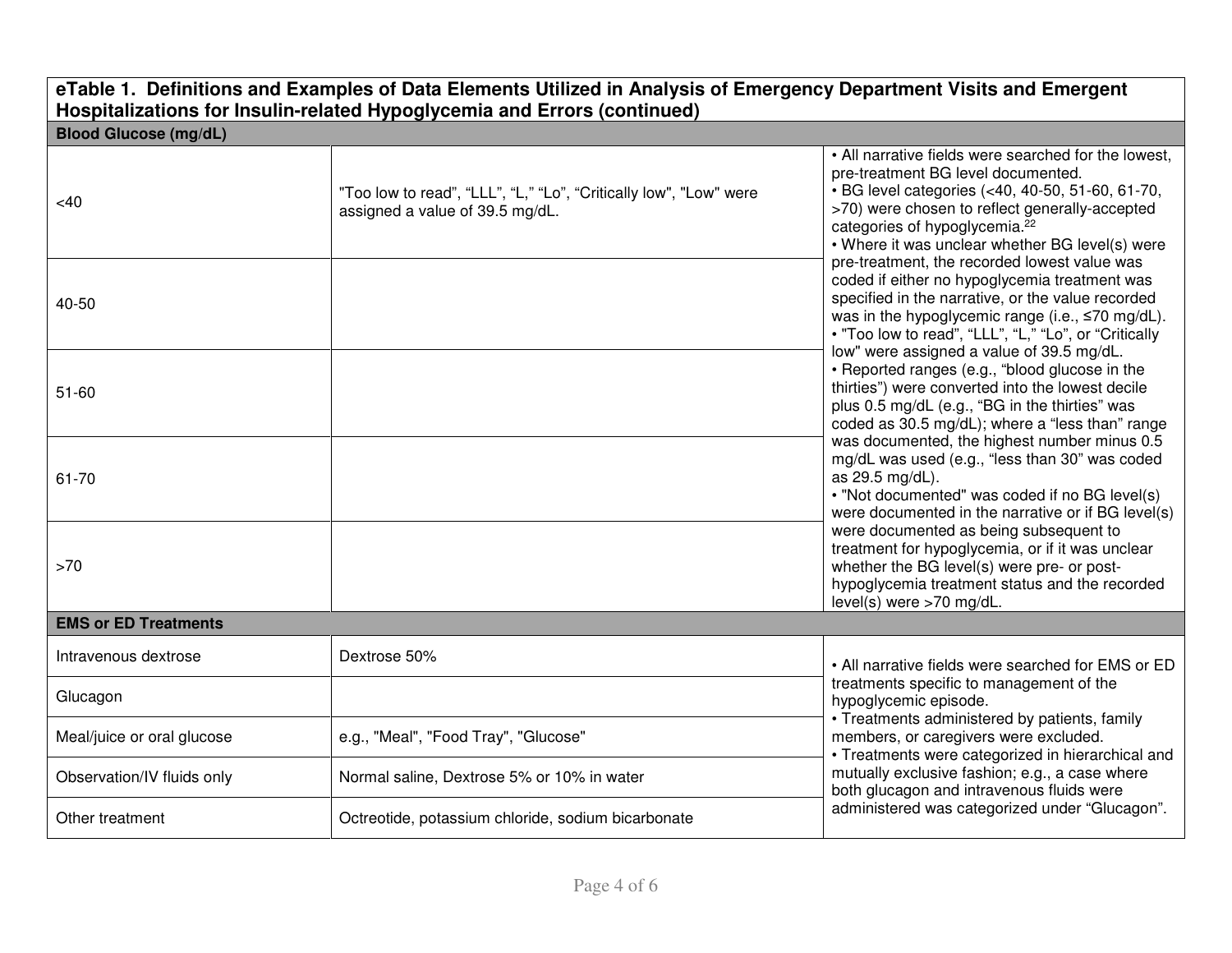## **eTable 1. Definitions and Examples of Data Elements Utilized in Analysis of Emergency Department Visits and EmergentHospitalizations for Insulin-related Hypoglycemia and Errors (continued)**

| <b>Precipitating Factor</b>                         |                                                                                                                                                                                                                                |                                                                                        |  |  |
|-----------------------------------------------------|--------------------------------------------------------------------------------------------------------------------------------------------------------------------------------------------------------------------------------|----------------------------------------------------------------------------------------|--|--|
| Meal-related misadventure                           | Administration of insulin without regard to food intake (e.g.,<br>neglecting to eat shortly after taking a rapid-acting insulin, not<br>adjusting insulin regimen in the presence of reduced caloric intake<br>due to illness) |                                                                                        |  |  |
| Unintentionally took wrong insulin<br>product       | Accidental administration of the wrong insulin product                                                                                                                                                                         |                                                                                        |  |  |
| Unintentionally took wrong dose /<br>Confused units | Accidental administration of the wrong insulin dose                                                                                                                                                                            | • All narrative fields were searched for<br>precipitating factors specific to the IHE. |  |  |
| Intentionally took "additional" dose                | Intentional administration of insulin in addition to what is normally<br>administered to the patient                                                                                                                           |                                                                                        |  |  |
| Pump-related misadventure                           | Complications specific to pump management (e.g., inadvertent bolus<br>when changing pump, pump malfunction)                                                                                                                    |                                                                                        |  |  |
| Other misadventure                                  | Insulin administration at the incorrect time or without regard to<br>checking blood glucose, administration of "too much insulin" not<br>further described, or medication error with insulin not otherwise<br>specified.       |                                                                                        |  |  |

Abbreviations: BG, blood glucose; ED, emergency department; EMS, emergency medical services; IHE; insulin-related hypoglycemia and error; IV, intravenous; MedDRA, Medical Dictionary for Regulatory Activities; MVA, motor vehicle accident.